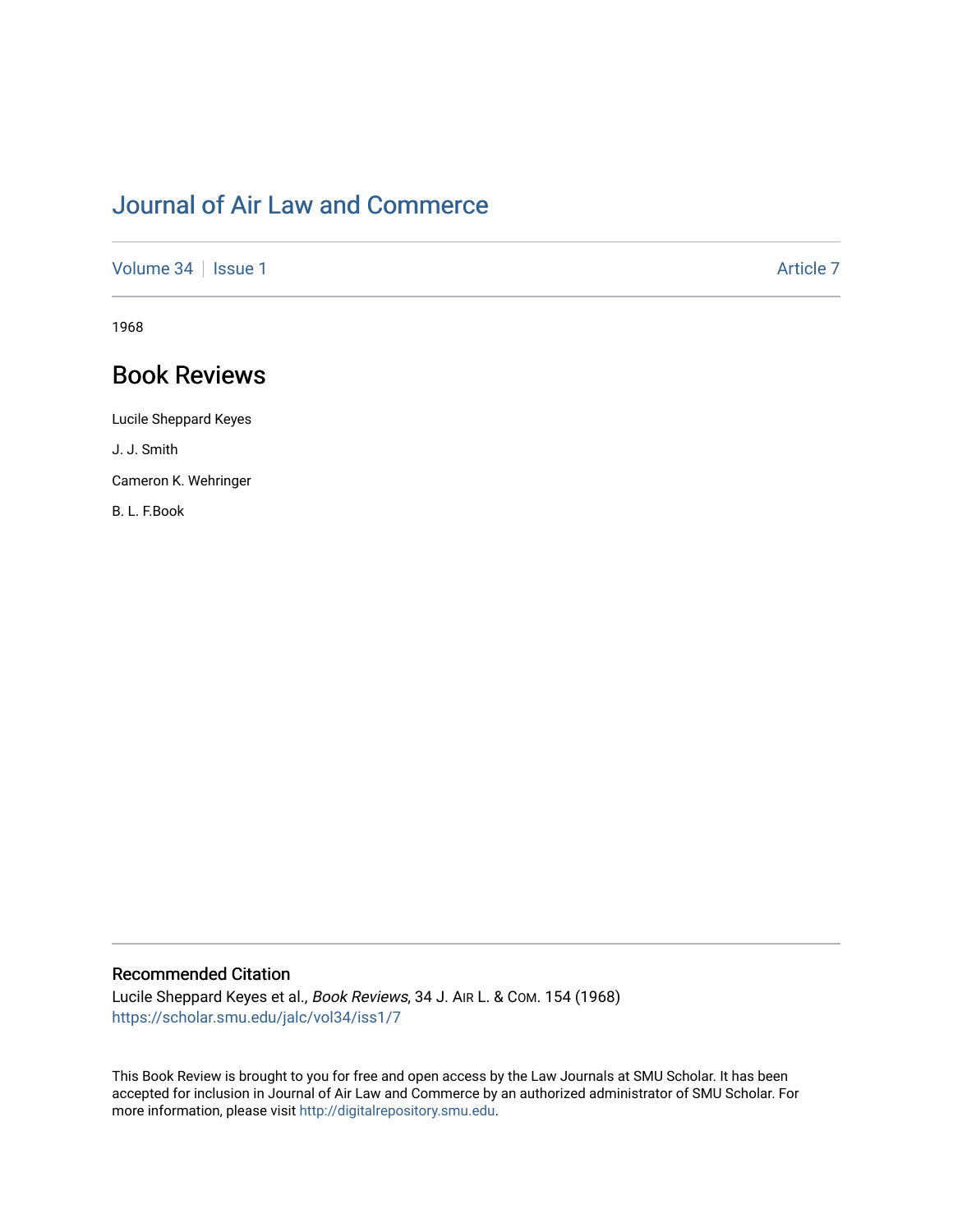### **BOOK REVIEWS**

AIR TRANSPORT ECONOMICS **IN** THE SUPERSONIC ERA, **by** Alan H. Stratford. St. Martin's Press, New York, *1967,* **pp.** viii, **355.** \$10.00

Although this book is primarily of interest and value to present and prospective members of airline and aircraft industry management, it should also prove useful to government officials charged with planning auxiliary facilities for air transportation or with the financial support of new technological developments in this field. In brief, the author is concerned with the rational evaluation of the commercial merits of relatively new techniques in air transportation, his attention being mainly directed to air cargo, vertical takeoff and landing (VTOL), supersonic air transport, and market research "as a tool in subsonic aircraft design and operational development" **(p.** v). Mr. Stratford, who is now director of a firm of air transport consultants, is extremely well qualified to discuss these problems. During his twenty years of experience in industry, he served as Superintendent of the Performance and Analysis Department of the British European Airways Corporation, Manager of the Transportation and Economics Department of the former Armstrong Whitworth Aircraft Company, and Aviation Research Manager of Hawker Siddeley International, Ltd. The value of the work is enhanced by the inclusion of a bibliography at the end of each chapter.

In a chapter devoted to the general problem of assessing the commercial feasibility and economic value of a particular aircraft type, Mr. Stratford brings out the extreme complexity and variety of the factors which must be taken into consideration, and hence the inadequacy of oversimplified cost formulae based on the principal aircraft design parameters. Such formulae, the author points out, "can take little account of the operating milieu and can suggest only in a very uncertain manner the indirect costs and other airline expenses not directly related to the aircraft itself;" for accurate evaluation of a given aircraft, "the real requirement is a full and exact representation of the cost, which should include all aspects of the operation under consideration, whether for one particular section of one airline's route system or for a wide group of airlines which may be thought to be the potential market for an aircraft project" (p. 63). Moreover, market research on the part of operator and designer will provide an essential background for the estimation of the marketability and profit potential of a specific aircraft type. **A** chapter concerned with market research contains a valuable discussion of particular techniques which have proven useful in this area.

Detailed treatment is accorded to various aspects of air cargo development, including cargo aircraft development and operation, mechanical systems of handling cargo, and recent research into the nature and potential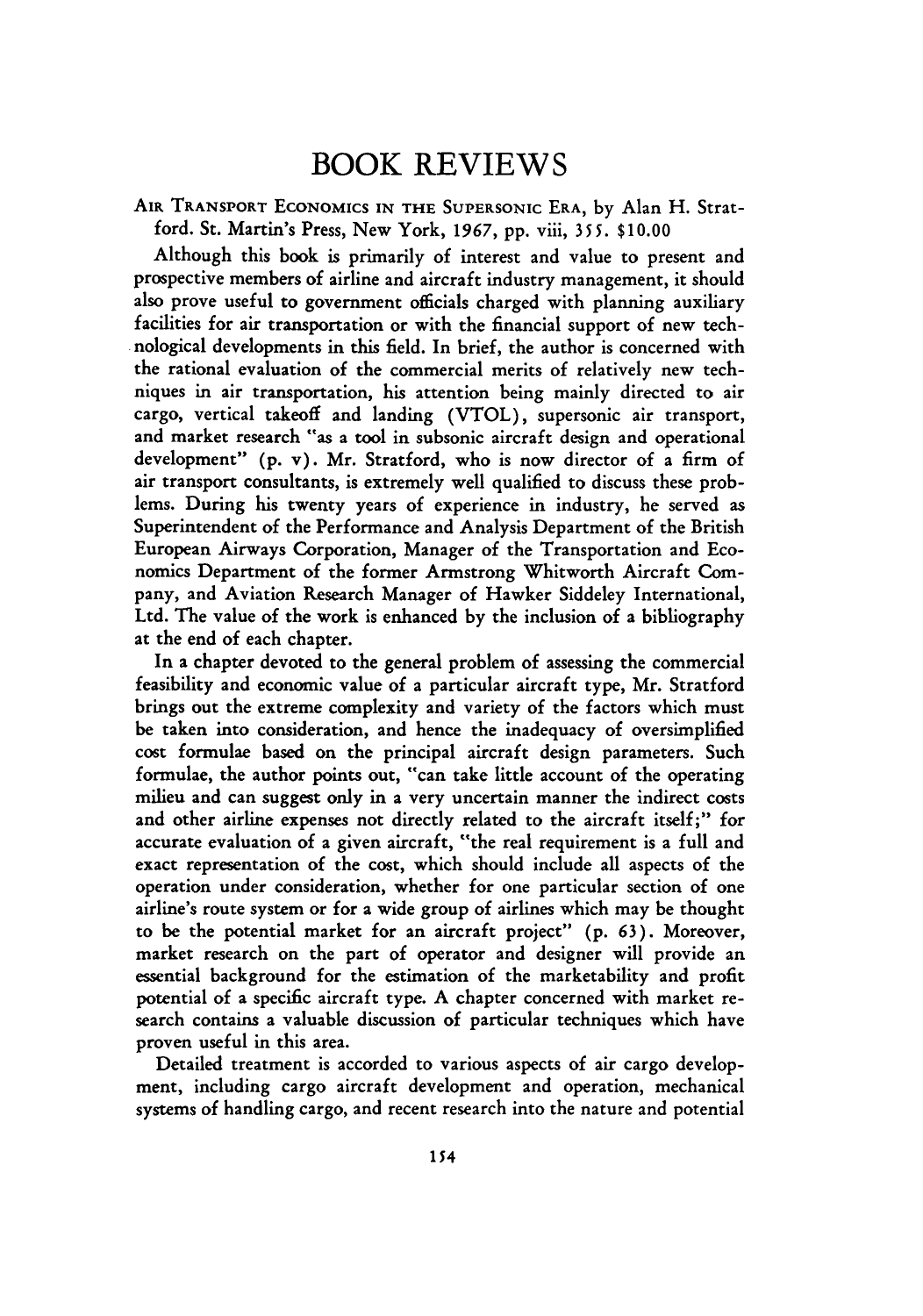of the market for shipment of freight by air. It is concluded that even more attention should be given to "the selling of air transport as a part of the production and distribution process"-with emphasis on the tendency of the relatively high costs of air carriage to be offset by economies in distribution and improvements in service-which is held to be "the key to success in this sector of air commerce" (p. 146).

A relatively brief discussion of VTOL prospects includes a review of available and projected vehicles and an assessment of market prospects, with special reference to the London-Manchester route.

**Of** all the topics touched on in this volume, certainly of broadest current interest in the supersonic transport. Inevitably, the discussion is somewhat out of date. However, many readers will be glad to have the author's summary account of the background of the Anglo-French and United States supersonic transport projects and, in particular, of the reasons behind the basic design decisions taken in each case. As the author rightly concludes, "no final assessment of the economic viability of the various types of supersonic transport can yet be made;" although his highly conjectural calculations of relative rates of return on investment appear to favor the United States-backed aircraft (as well as advanced forms of subsonic jets) as against the Concorde, it may be that the latter will "find a market in the many special areas where greater flexibility and smaller capacity, combined with the immense advantage and prestige of supersonic flight, will find a ready demand" (p. 337).

While not intending to disparage the obvious over-all merit of this work, a reviewer in this country may perhaps be forgiven for remarking that the discussion of United States air transport policy in the introductory chapter is unduly abbreviated and at times misleading. For example, it is stated that "In 1953 the U.S. Mail Pay function was transferred from the Post Office to the C.A.B." (p. 25). Again, the description (pp. 25-26) of the apparent "aims" of the local service subsidy program is to say the least unrealistic. This discussion has little relevance to the main subject matter of the book and might well have been omitted.

*Lucile Sheppard Keyes*

MARKETING **MANAGEMENT IN** AIR TRANSPORT, by J. L. Grumbridge, George Allen, and Unwin Ltd., London, *1966,* pp. 152. 28s

To those present or former members of British European Airways who are also authors in the airline field (Masefield, Wheatcroft, Brooks, Barry, Lee) is now added Dr. Grumbridge. His "object is to relate the principles of good marketing practice to the special circumstances of air transport." He writes with the authority of one with long airline experience and scholarly habit. He takes time to develop his ideas. He teaches.

Dr. Grumbridge makes the case for the dominance of marketing con-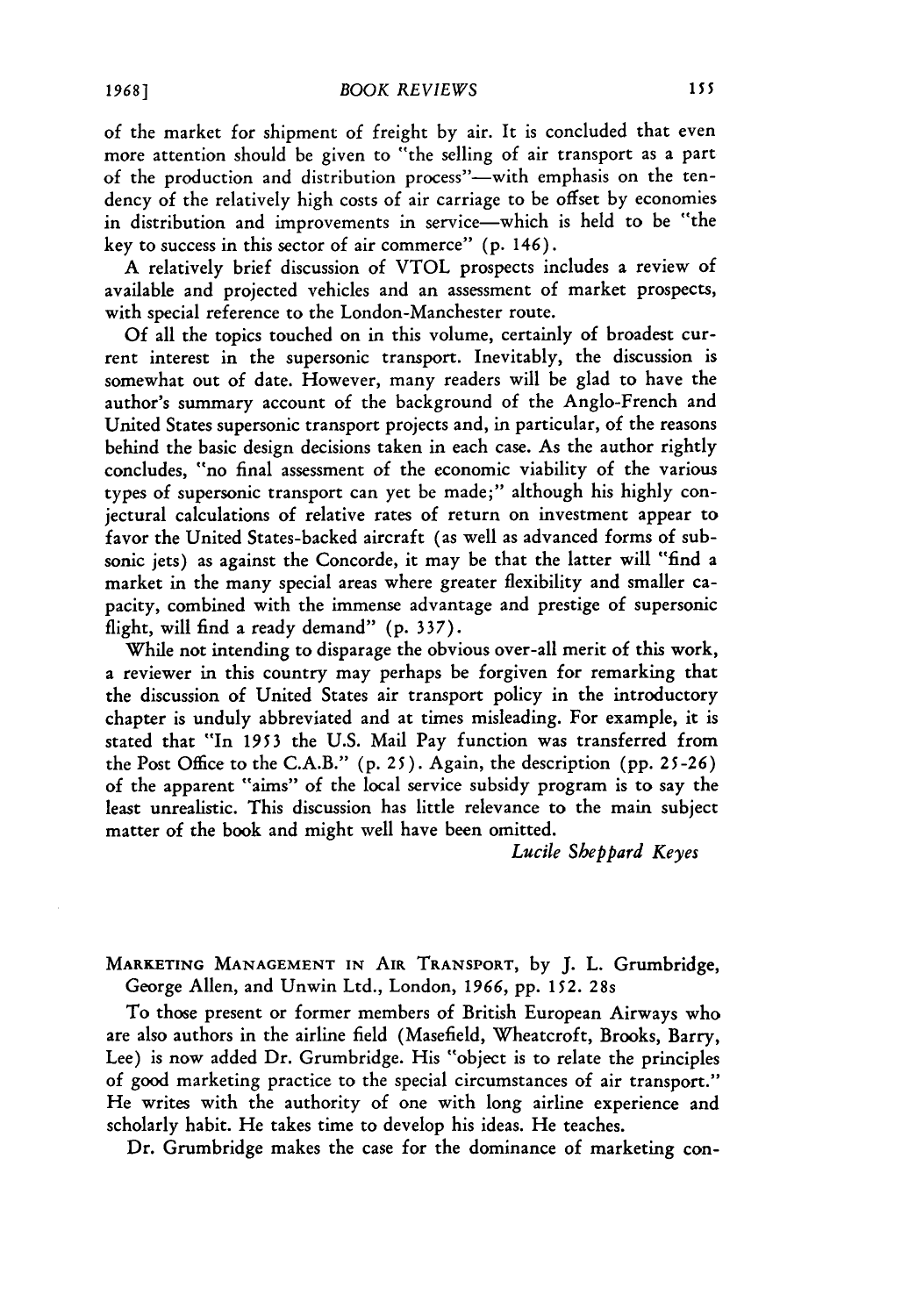siderations in airline management. The traditional prerogatives of operating men in shipping, railways, and even some airlines to run the show can no longer be tolerated. What the public wants must come first and last. Airlines must "endeavor to produce what is saleable and not merely try to sell what is easily produceable."

**.** This is a powerful argument and, in recent years, widely accepted. It may be that corporate power always tends to the high risk areas. The uncertainties of discretionary spending by the public are likely to outweigh the uncertainties of design, operation, and maintenance. Dr. Grumbridge did not pause to discuss why operating men had so much power, but it might have shed light on why marketing men have so much today.

The case for flexible pricing is made. Since demand for economy fares is more elastic than in first class, the lower fares provide most of the opportunities to use price as a counter-peaking weapon and to set "creative" fares aimed at new markets without dilution of other revenue. The author is careful to describe the common sense limits on devices of this sort. The private logic of the tariff-maker cannot outrage public logic for long, nor can yield-dilution outrage average costs for long.

The constraints on marketing which flow from bilateral treaties and national regulation are well described, and the author presents a stout defence of IATA, whose price agreements do not include capacity restriction clauses, and of airline pooling ararngements which do. He points out that there is no practical alternative to IATA, given the desire of governments to regulate, or at least approve, international fares which affect them and their treaties. However, his assertion that IATA "does not work to protect the inefficient or timid who require high fares and are scared of experiment" seems a little bald. It would have been truer to say that in resolving clashes of interest and philosophy between airlines, IATA is also resolving major differences in cross subsidy needs and that not all airlines are equally efficient or venturesome.

The experience of British European Airways (BEA) keeps peeping through. Although many airlines are government owned, Dr. Grumbridge does not believe they behave very differently from privately owned profit seeking enterprises: "provided [the airline] is expected to cover its costs and remunerate its capital, its marketing emphasis and general marketing approach will be the same." But surely the marketing aims of BEA would change if the financial target changed from  $6\%$  on the capital employed (all debt) to whatever was necessary to ensure the availability of capital without government guarantee.

These are small questions in the broad sweep of this book. The author's description of the complex dialogue between marketing and operations is splendid. The problems of short term scheduling and longer term route pattern changes and aircraft ordering are illustrated simply and without fuss. Dr. Grumbridge suggests the common sense essentials of advertising policy, ticketing, reservations, and check-in. And he does not forget the forward look on whether airlines will preserve their identity in the inclu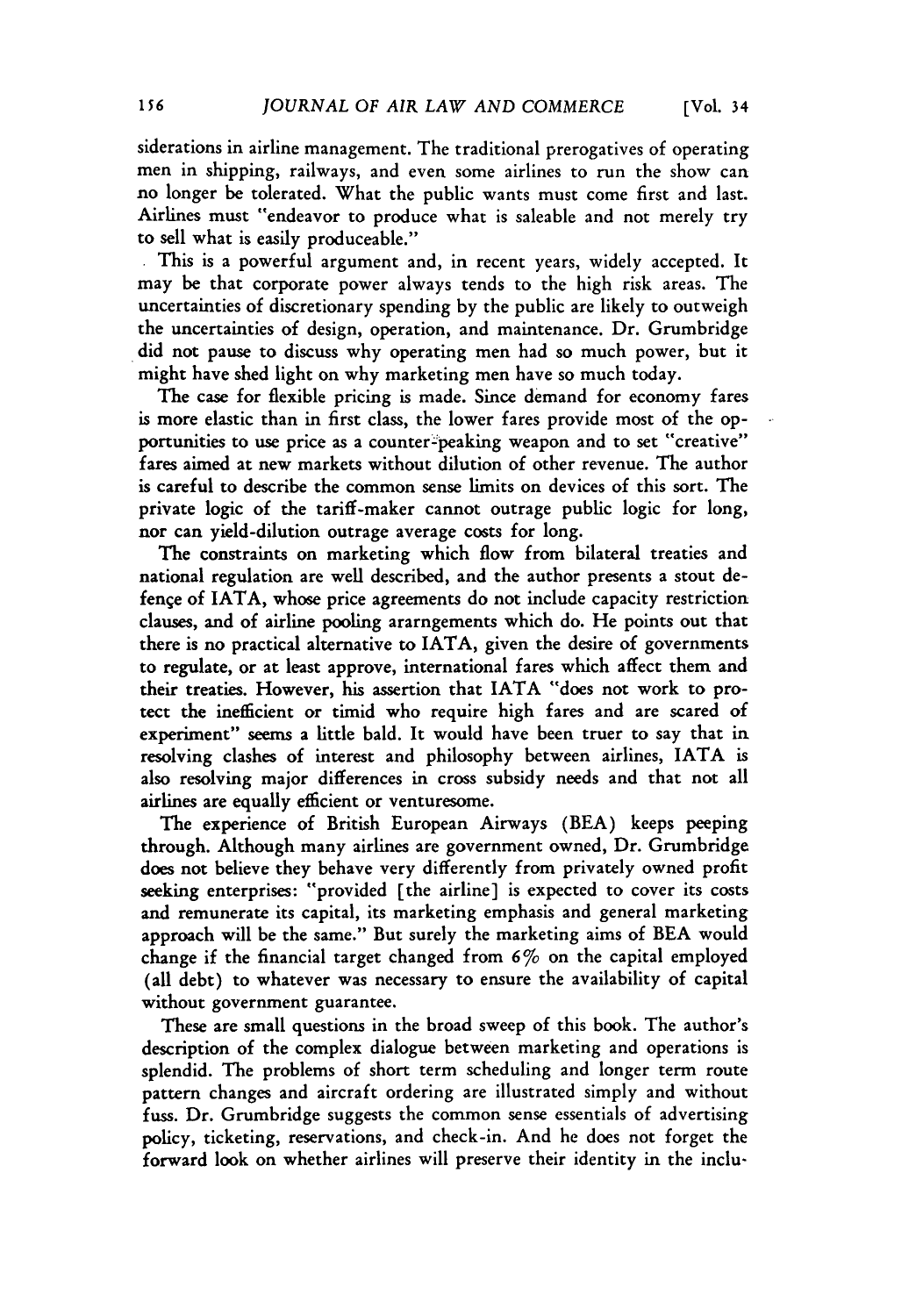sive vacation package trade or allow it to pass to agents, particularly in Europe, who act more like principals every day.

This book is strongly recommended.

*J. J. Smith\**

WORLD **PEACE** THROUGH **SPACE** LAW, by J. Morenoff. Mitchie Co., Charlottesville, **1967,** pp. 329. **\$10.00**

Pretentious: ambitious in scope, subject, etc. This book is pretentious in the above meaning on two counts. First, and to the good, it is a newspaper-type history of reconnaissance in air and space with international law overtones. Second, and to the bad, the title is false. The book is detailed about reconnaissance; but reconnaissance is not the full story of space, of law, of peace, or any combination of these. Perhaps a lesser title has less sales appeal, but this is an insufficient reason for misguiding the reader. Although the foreword ignores the subject limitation, it at least cautions the reader on one point: **". .** . law is not a panacea which can end all conflict." This could indicate a recognition that the title is false in still another way.

Judging from the footnote dates, this work was written in late 1964. Although the copyright is 1967, the book leaves the impression of a week-old newspaper.

Two of the author's degrees, in mathematics and electrical engineering, and his work which includes data processing technique and the application of computer technology, show an expectation of law as an exact science, not as an art. The author's technical background may explain his preciseness in his Chapter **13.** There he sets down possible computer input information to determine if an over-flight for reconnaissance is advisable or not. He gives over a dozen pages of diagrams on "Data Entry" (p. 243) leading to possible answers as to the overflight value, the determination of possible outcomes, and evaluation of consequences. The charts are followed by a list of nine possible consequences if the mission is accomplished and forty-eight possible consequences if the mission is not accomplished (p. **268).** All in all this is a tiresome, tedious listing that seems designed to impress and not educate.

The author is guilty of rushing to a conclusion without foundation. He proposes a United Nations Reconnaissance Agency (U.N.R.A.). If the book were written as of 1964, his 1967 appearing statement that "A trend toward the acceptance of the proposal actually exists" is more than a week old newspaper; it seems like soggy toast on a cold, damp morning. There are really only two nations capable of training crews, as well as handling the entire space-satellite operation. It is hard to fathom a re-

<sup>\*</sup> B. Com., Edinburgh; Assistant Treasurer-Corporate, Air **Canada,** Lecturer in Economics **of Air** Transport at Institute **of Air and** Space Law, McGill University.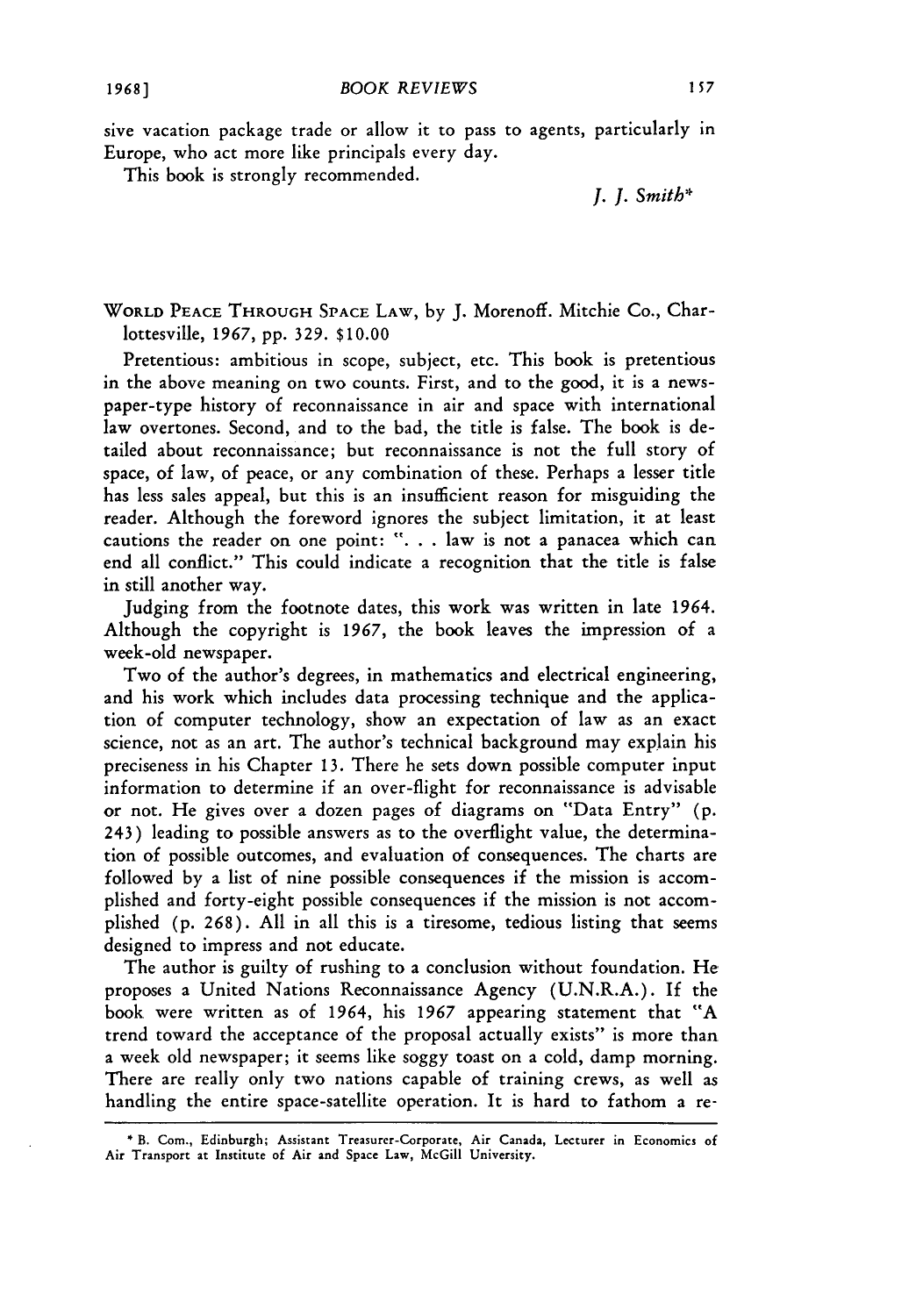nouncing of the ability of each to guard one against the other for theoretical United Nations control; particularly in *1967* as compared to late 1964.

The author quotes from United Nations resolutions and leaves the impression that these are law. The best that can be said of the United Nations' work is that a moral obligation is created. It is not denied that this moral persuasion may be sufficient, but this is not law.

The author espouses the view that the overfly of reconnaissance is selfdefense. His argument is akin to a brief or its beginnings and not to a seasoned opinion. Basically, the question of self-defense is irrelevant. Surveilance might well be thought aggressive **by** the surveyed, and selfdefense **by** the surveyor. More importantly, it is a part of international life which each does (or wishes it could do) without immediate harm to the other and to preserve self.

An impression remains that too little thought has been given to reasons and worth. For example, he states that **U-2** overflights "were in existence for four years before the Soviets charged the United States with aggression. It would seem probable that such allegations would have been issued much sooner were there an actual fear of an armed attack from such planes" **(p.** 202). There seems a more valid reason. **If** the Soviets could do nothing about the overflights, why call the world's attention to their impotency as they bluster? Only after one **U-2** flight was ended could the Soviets allege an ability to stop the **U-2,** and then only could they cry out with all due virtue of a violated maiden.

Where should this book be placed? In theis reviewer's thinking, it would be under "Reconnaisance; Air and Space; some historical inquiries" and left there.

*Cameron K. Webringer\**

#### BOOK **NOTES**

HELICOPTERS **AND AUTOGIROS:** A CHRONICLE **OF ROTATING-WING** AIR-**CRAFT,** by Charles Gablehouse. **J.** B. Lippincott Company, Philadelphia, Penn. and New York, New York, 1967, **pp.** 254. \$4.95

This book presents the layman reader with a refreshing and well written chronicle of the fastest growing area of modern aviation.

The first three chapters are devoted to the history and development of rotary wing aircraft, from China in the fourth century B. **C.** to the development of today's modern craft. The book discusses the present uses **of** the helicopter in search and rescue work and as a military jack-of-alltrades in the Vietnam conflict. The author then describes the development

**<sup>\*</sup>** Member **of the** New **York &** New Hampshire **state bars.**